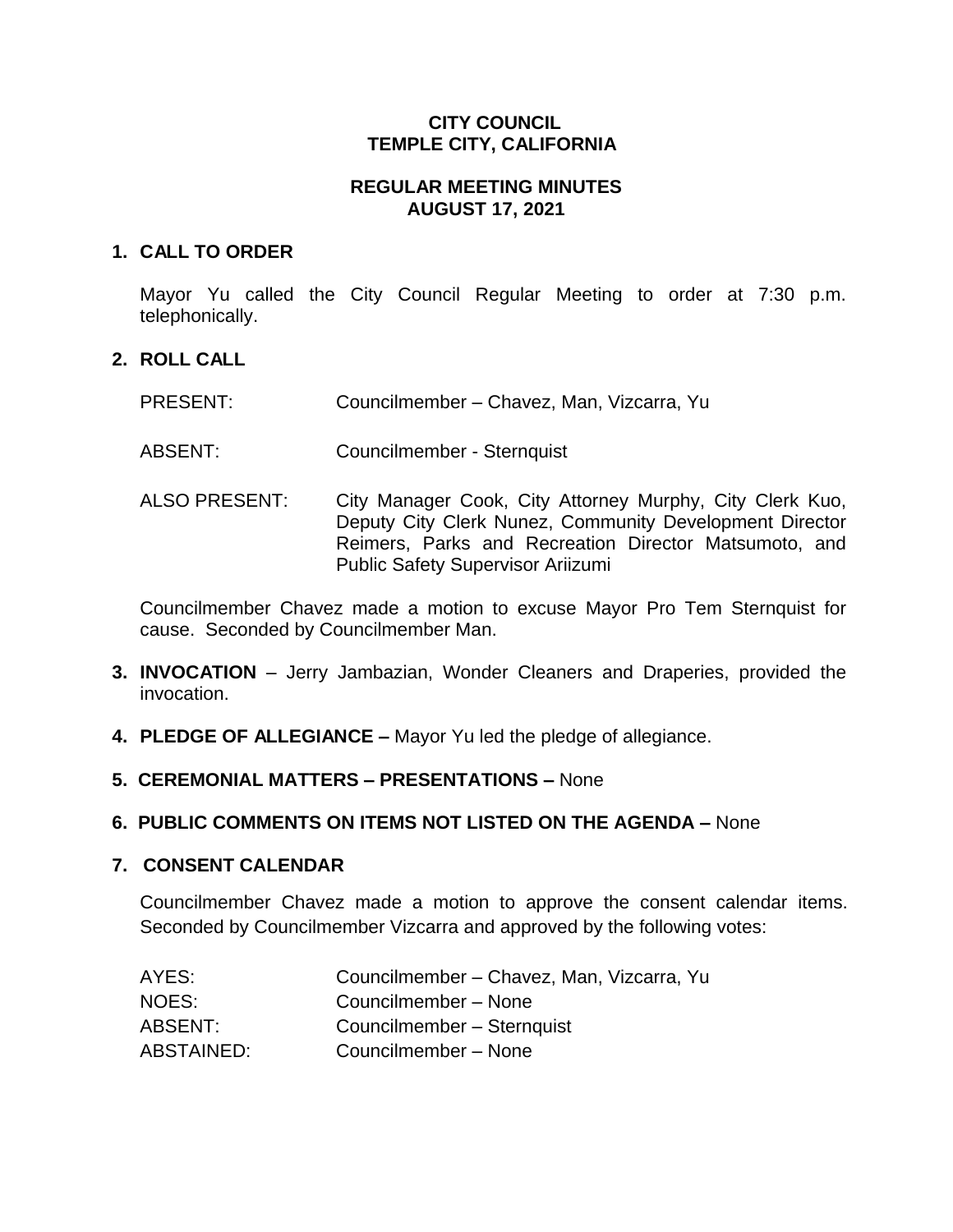### A. APPROVAL OF MINUTES

The City Council is requested to review and approve:

- 1. [The Minutes of the Special City Council Meeting of July 28, 2021;](https://www.ci.temple-city.ca.us/DocumentCenter/View/16630/7A-1_CCM---2021-07-28-Sheriffs-Monthly)
- 2. [The Minutes of the Regular City Council Meeting of August 3, 2021;](https://www.ci.temple-city.ca.us/DocumentCenter/View/16621/7A-2_CCM---2021-08-03-Regular) and
- 3. [The Minutes of the Special City Council Meeting of August 10, 2021.](https://www.ci.temple-city.ca.us/DocumentCenter/View/16622/7A-3_CCM---2021-08-10-Special)

Action: Approved.

### [B. PARKS AND RECREATION COMMISSION ACTIONS](https://www.ci.temple-city.ca.us/DocumentCenter/View/16623/7B_PRC-Actions-2021-7-21-FInal)

The City Council is requested to receive and file the actions of the Parks and Recreation Commission Regular Meeting of July 21, 2021.

Action: Received and filed.

### [C. PLANNING COMMISSION ACTIONS](https://www.ci.temple-city.ca.us/DocumentCenter/View/16624/7C_PC-Actions----2021-07-27)

The City Council is requested to receive and file the actions of the Planning Commission Regular Meeting of July 27, 2021.

Action: Received and filed.

### D. [PETTY CASH](https://www.ci.temple-city.ca.us/DocumentCenter/View/16626/7D_Petty-Cash-Report-PandR) REPORT

The City Council is requested to receive and file the Petty Cash Report.

Action: Received and filed.

### E. [VISA CARD REPORT](https://www.ci.temple-city.ca.us/DocumentCenter/View/16627/7E_Visa-Card-Report-8-17-21)

The City Council is requested to receive and file the Visa Card Report.

Action: Received and filed.

#### F. [ADOPTION OF RESOLUTION NO. 21-5545](https://www.ci.temple-city.ca.us/DocumentCenter/View/16628/7F_Reso-No-21-5545-081721---Warrants--Demands-FY-2020-2021) APPROVING PAYMENT OF BILLS [FOR FISCAL YEAR 2020-21](https://www.ci.temple-city.ca.us/DocumentCenter/View/16628/7F_Reso-No-21-5545-081721---Warrants--Demands-FY-2020-2021)

The City Council is requested to adopt Resolution No. 21-5545 authorizing the payment of bills.

Action: Mathematic Muslim Adopted Resolution No. 21-5545.

#### [G. ADOPTION OF RESOLUTION NO. 21-5546](https://www.ci.temple-city.ca.us/DocumentCenter/View/16629/7G_Reso-No-21-5546-081721---Warrants--Demands-FY-2021-2022) APPROVING PAYMENT OF BILLS [FOR FISCAL YEAR 2021-22](https://www.ci.temple-city.ca.us/DocumentCenter/View/16629/7G_Reso-No-21-5546-081721---Warrants--Demands-FY-2021-2022)

The City Council is requested to adopt Resolution No. 21-5546 authorizing the payment of bills.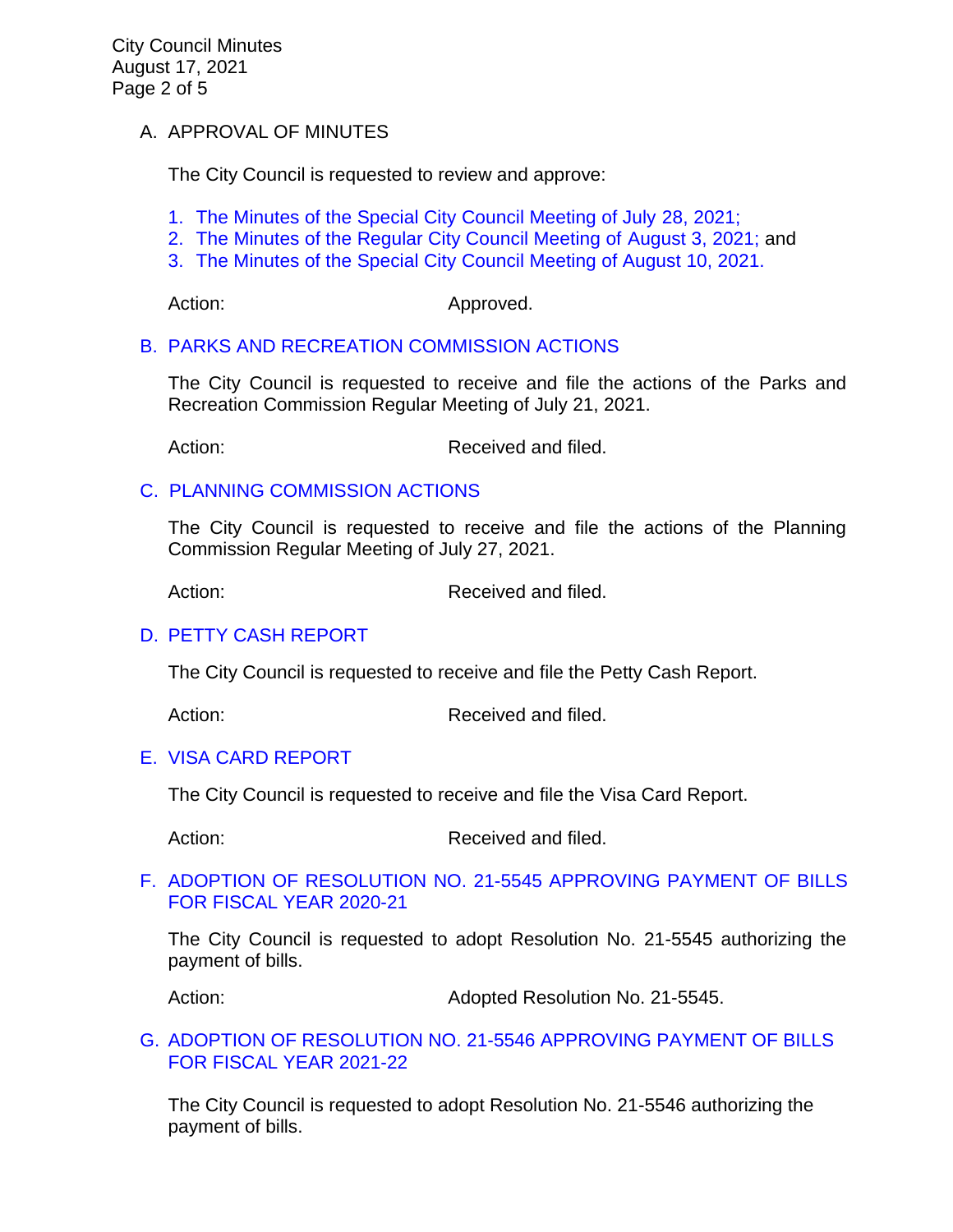City Council Minutes August 17, 2021 Page 3 of 5

Action: Adopted Resolution No. 21-5546.

#### **8. PUBLIC HEARING** – None

#### **9. UNFINISHED BUSINESS**

### A. [PUBLIC ART DONATION](https://www.ci.temple-city.ca.us/DocumentCenter/View/16625/9A_Public-Art-Donation_Staff-Report)

The City Council is requested to respectfully decline the donation of 6 art sculptures.

Parks and Recreation Director Matsumoto gave a summary of the staff report.

Mayor Yu opened public comment. Hearing no request to speak, Mayor Yu closed public comment.

City Council made final comments regarding the art sculptures.

Councilmember Chavez made a motion to respectfully decline the donation. Seconded by Councilmember Vizcarra and approved by the following votes:

| AYES:      | Councilmember - Chavez, Man, Vizcarra, Yu |
|------------|-------------------------------------------|
| NOES:      | Councilmember - None                      |
| ABSENT:    | Councilmember - Sternquist                |
| ABSTAINED: | Councilmember - None                      |

#### **10. NEW BUSINESS** – None

- **11. UPDATE FROM CITY MANAGER** remarked on the City's vaccination rate and the pandemic, commented on the City's electronic building permit application, and upcoming Council meeting agenda items.
- **12. UPDATE FROM CITY ATTORNEY**  reported on City of Huntington Beach's case regarding the Housing Accountability Act imposing housing requirements on local jurisdictions.

### **13. COUNCIL REPORTS REGARDING AD HOC OR STANDING COMMITTEE MEETINGS**

A. SCHOOL DISTRICT/CITY STANDING COMMITTEE (Councilmember Man and Councilmember Chavez) – Formed 1/3/2012

No report.

B. LAS TUNAS DOWNTOWN REVITALIZATION STANDING COMMITTEE (Councilmember Chavez and Mayor Yu) – Formed 2/18/2014

No report.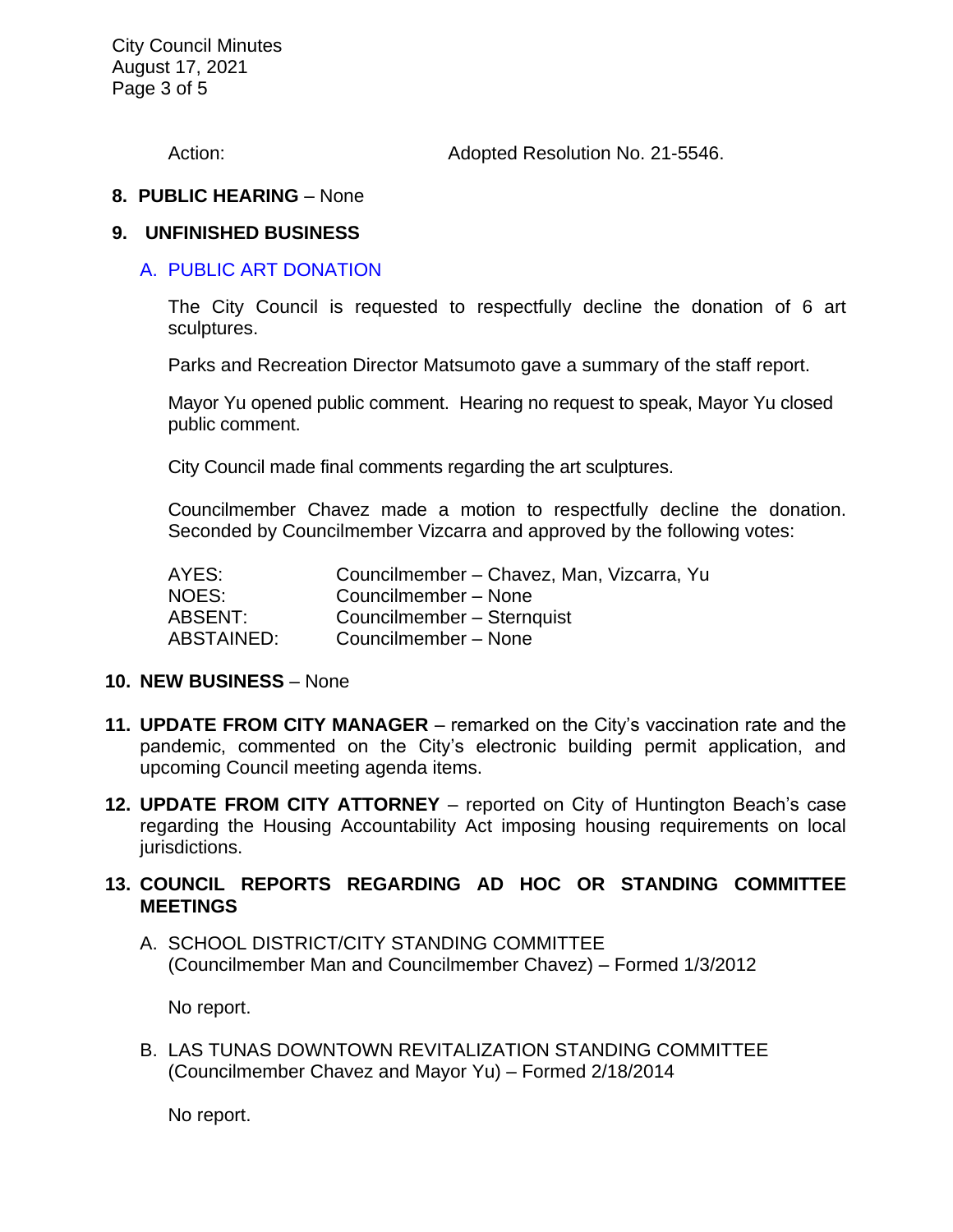City Council Minutes August 17, 2021 Page 4 of 5

> C. FUTURE DEVELOPMENT OF CITY PROPERTIES STANDING COMMITTEE (Mayor Yu and Councilmember Man) – Formed 2/18/2014

No report.

D. AUDIT STANDING COMMITTEE (Councilmember Chavez and Mayor Yu) – Formed 7/15/2014

No report.

E. FACILITIES, PUBLIC WORKS, AND INFRASTRUCTURE STANDING **COMMITTEE** (Mayor Yu and Councilmember Man) – Formed 4/4/2017

No report.

F. PRIMROSE PARK ART ELEMENT AD HOC (Councilmember Vizcarra and Mayor Yu) – Formed 5/19/20

No report.

G. CITY BASED HOMELESS PLAN STANDING COMMITTEE (Councilmember Vizcarra and Mayor Pro Tem Sternquist) – Formed 3/16/21

No report.

### **14. COUNCIL ITEMS SEPARATE FROM THE CITY MANAGER'S REGULAR AGENDA**

- A. COUNCILMEMBER CHAVEZ Wished all those heading back to school a safe return.
- B. COUNCILMEMBER MAN Commented on making available a list of COVID vaccination sites on the City's website and on masking requirements for outdoor mega events.
- C. COUNCILMEMBER VIZCARRA Commented on vaccination booster and the upcoming Neighborhood Watch meeting.
- D. MAYOR PRO TEM STERNQUIST Absent
- E. MAYOR YU Wished students, educators and school staff a safe return.

## **15. RECESS TO SUCCESSOR AGENCY TO THE TEMPLE CITY COMMUNITY DEVELOPMENT AGENCY MEETING**

At 8:06 p.m., the City Council recessed to the Successor Agency Meeting. Minutes of the Successor Agency Meeting are set forth in full in the Successor Agency's